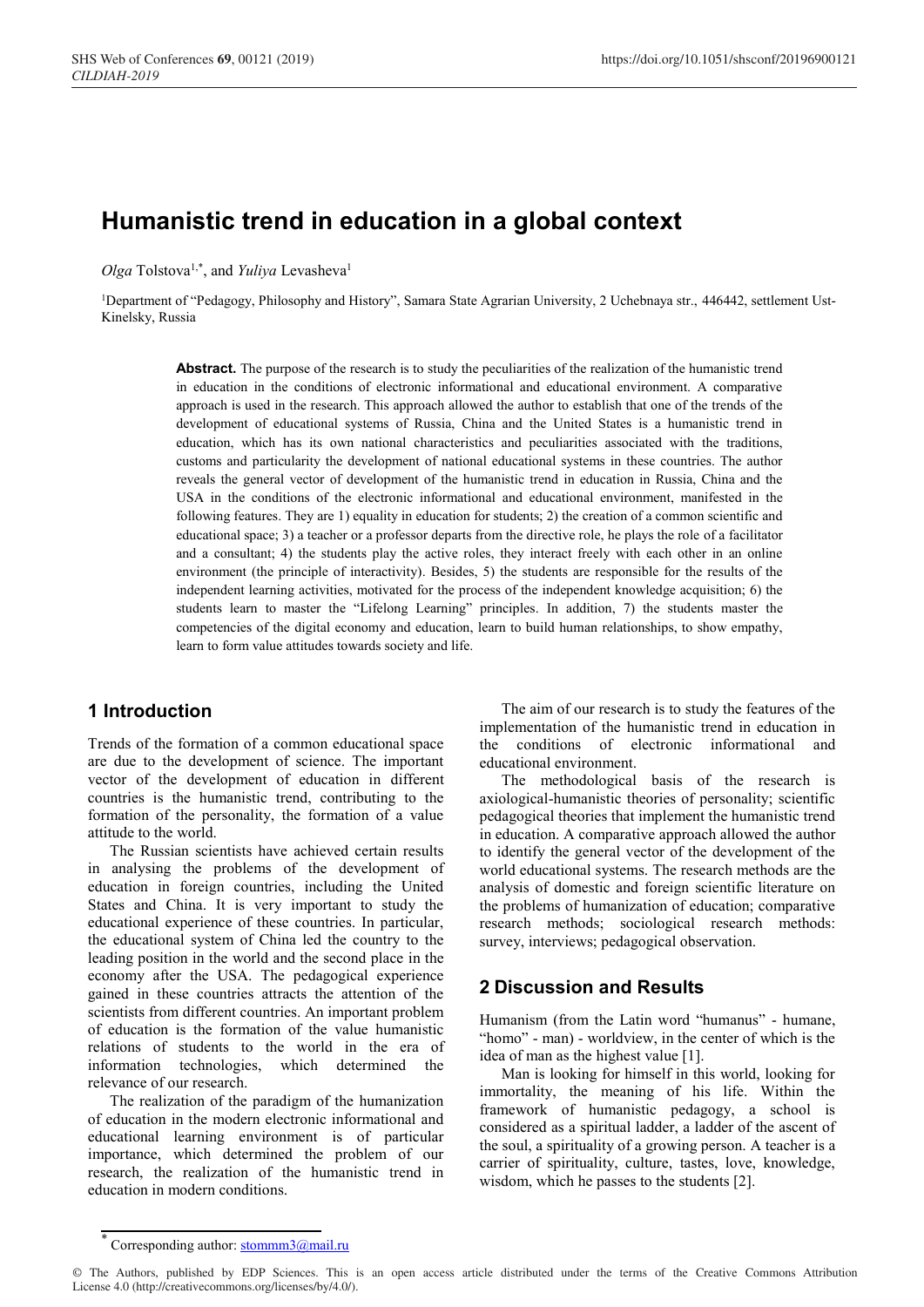The humanistic trend in education involves the formation of «human» values of students, the teacher's ability to understand the students, the attention of the teacher to the feelings and emotions of students, the involvement of students in the process of acquiring knowledge.

In the conditions of digital education, the realization of the humanistic trend in education arises most acutely. These are issues related to the formation of the student's personality in conditions of modern electronic educational environment, not only with a positive, but also with a negative impact of the electronic environment on the student's personality, issues related to the qualities of the person that need to be formed in students in the conditions of digital education.

The humanistic trend in education involves, firstly, students 'mutual aid, co-creation between themselves and with the teacher, the formation of students' so-called "soft skills", that is, the formation of skills to build human relationships, the ability to engage in a dialogue, interact, work in a team and create collective projects – "images of the future" and the development of creative abilities. Secondly, the humanistic trend in education contributes to the formation of students' universal competences, such as, teamwork and leadership, communication, intercultural interaction, selforganization and self-development [3], implies the creation of conditions for the active role of the students taking into account their interests. The personality of the student is placed in the centre of the teaching process [4].

Modern electronic informational and educational environment provides students with the opportunity to show their activity at online classes and at the virtual exhibitions. A virtual exhibition is provided on the university website. Abstracts, scientific articles, projects, technical creativity, etc. are presented on the exhibition. And this process is permanent [5].

The general trend of modernization of the world education systems is the active use of information and communication technologies, in particular, the use of information and communication technologies (ICT) for equal quality education and lifelong learning; ICT contribution to knowledge creation and dissemination [6]. The students will have to learn, in accordance with the modern standard of universal competence UK-6, rationally manage their time and, most importantly, build and implement the trajectory of their own development [3], and for this they must know and own the principles of lifelong learning. The slogan of modern education: "Lifelong Learning".

In the context of the electronic informational and educational environment, it is important not to miss the human dimension, not to lose the student's identity in the flow of information and modern technologies. A modern student must possess such competencies that allow him to work in the digital informational and educational space and at the same time remain a "person", he should have a value attitude to the world and to a person: a person is the goal and measure of all of things.

A modern specialist should possess competencies of the digital economy, including professional activities.

And the centralization of the pedagogical process on the personality of the student contributes to the cooperation of the students among themselves, the rallying of the teacher and the students. But digitalization is necessary only as a tool.

It is planned to equip all schools of the Russian Federation with high-speed Internet, the speed of which will be 50-100 megabits per second. Internet speed will be increased 400 times. This kind of electronic informational and educational environment will cause changes in education itself.

Students can form virtual groups and create online projects together with students from other regions of the Russian Federation and students from foreign countries. They can take part in online contests and quizzes.

In the Russian Federation 100% of urban schools and 99.2% of rural schools are currently equipped with the Internet. A digital school is a school of the future. It will be created on the basis of one of the rural schools and will be equipped with an electronic security system. A well-trained specialist, not a teacher, will quickly and professionally enter all data into an electronic journal at this school. The administrative building of this school will be digitized. The electronic boards will be in the classes. A regular board will be placed on the top of the electronic boards, and together they will form a single complex in the classes.

It is necessary to pay attention to the fact that modern electronic information and communication technologies are only the means that supply educational material, tasks, and students, which allow monitoring of students' educational achievements, and they do not significantly affect the results of students' educational achievements. The number of computers does not affect the quality of education. It is proved that a student who works at a computer no more than twice a week shows the results of training, higher than that of a student who works at a computer every day.

The designer of the Moscow E-School is used to create the Russian E-School (RESН) - a platform for the teachers and the parents. The Presidential Decree "About the national goals and strategic objectives of the development of the Russian Federation for the period up to 2024" states that the main goal of Russian education is the global competitiveness. The educational system of the Russian Federation should enter the next six years in the top ten countries with the best general educational system. Special attention is paid to the upbringing of a person: "upbringing of a harmoniously developed and a socially responsible person on the basis of the spiritual and moral values of the peoples of the Russian Federation, on the basis of historical, national and cultural traditions" [8].

This goal fully contributes to the realization of the humanistic trend in education, which involves the formation of a comprehensive (the intellectual, moral and physical development) and harmoniously developed personality of the student, taking into account her abilities and inclinations, as well as taking into account the value attitudes formed in her. The intellectual, moral and physical development must be in harmony.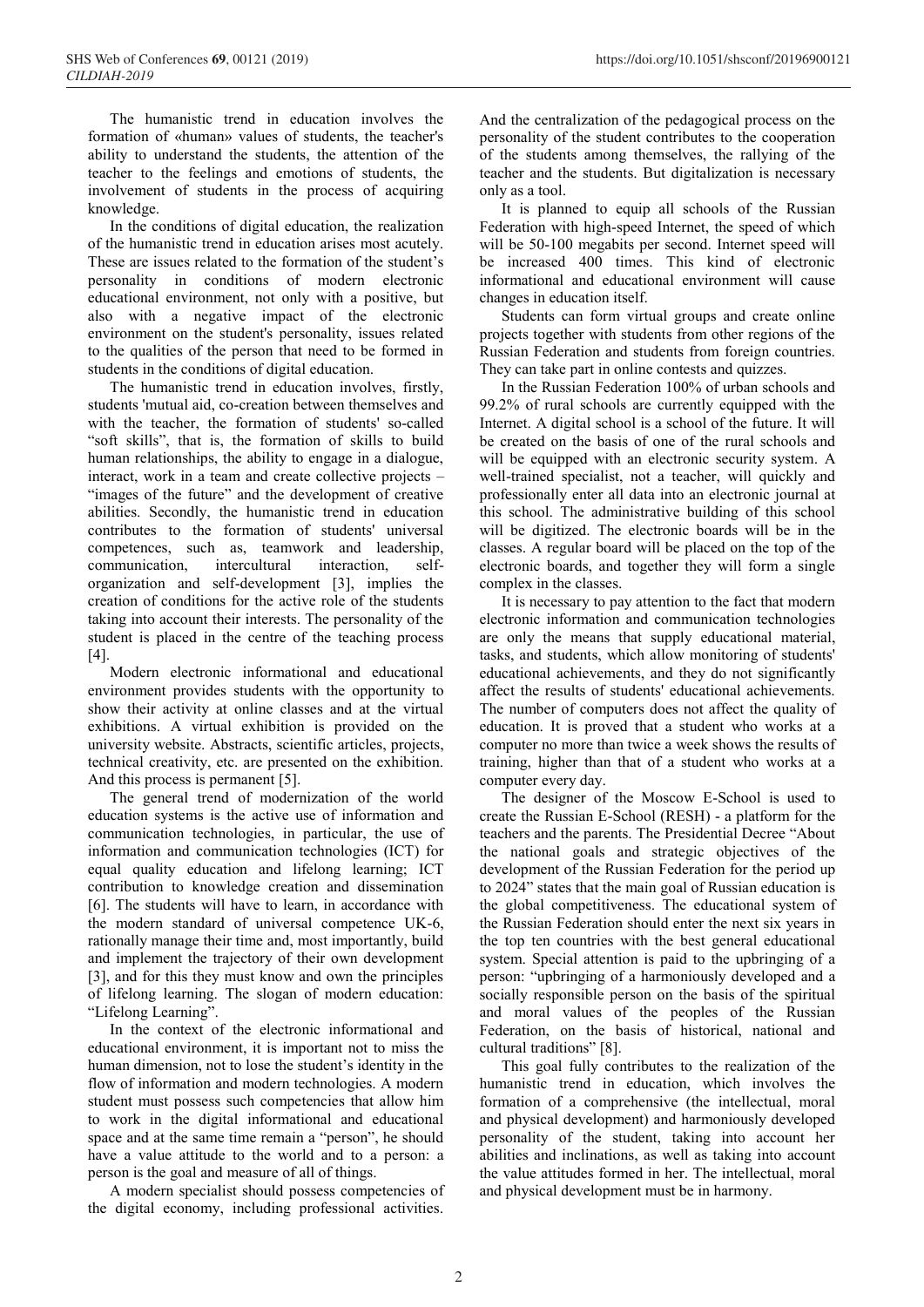The Presidential Decree pays attention to the creation of a "modern and safe digital educational environment that ensures the high quality and accessibility of education of all types and levels" [8].

The flexibility and accessibility of education of all types and levels allows us to provide a digital educational environment, thus realizing one of the principles of the humanistic trend in education.

The humanistic paradigm of education smoothly passes into the electronic informational and educational space, providing students, who are in different regions of the country, with equality in education.

Three projects are realized in China: "distance class", "elite teacher class" and "elite cyber school", which expand the use of ICT in education. The realization of these projects will make the educational opportunities for students in rural and urban schools the same [9] (the humanistic trend in education).

The goal of these projects is to exchange the highquality digital teaching materials in schools, to improve the quality of education and the educational opportunities of students.

The project "elite teacher class" assumes that the best teachers are invited to conduct cyber classes for students located in remote areas.

"Elite cyber school" provides high-quality digital learning resources with the help of cyber classes to reach as many students as possible.

Through the "distance class" project, schools in remote rural areas can access classes provided by schools in urban areas with the rich digital educational resources.

At the same time, the digital technologies should be aimed at improving the quality of education. The problem of the quality of education goes beyond the traditional concept of educational achievements and involves the formation of knowledge and skills that can meet the requirements of the information age [10].

It is necessary to form not only students' knowledge, but also to develop their ability to process information, to develop the ability to cooperate and to learn in the age of information and communication technologies.

R. K. Wagner formulated seven basic skills, abilities and qualities that a person needs to survive in the information age: 1) the ability to think critically and solve problems, 2) the ability to collaborate and the presence of leadership qualities, 3) flexibility and ability to adapt to constantly changing conditions, 4) initiative and enterprise, 5) the ability to communicate effectively in oral and written forms, 6) the ability to find and analyze information, 7) curiosity and imagination [11].

ICT integration methods are being studied and implemented in curricula in China to improve the quality of education. The "student- centred and teacher-guided" model was created by the Chinese scientists in accordance with the conditions of education in China [12].

Various models of ICT infusion into the educational process were created under the guidance of scientists with the aim of improving the quality of education within the framework of this model.

At the same time, the humanistic pedagogical paradigm implies not only the choice of students, but also the formation of students' skills to be responsible for their choices. The students not only make choices, for example, they choose the training modules, but they are also responsible for the learning outcomes.

The ideas of humanistic psychology and pedagogy were substantiated in the works of the American scientists such as C. Rogers, A. Maslow, A. Combs. The theory of self-actualization, which was developed by A. Maslow, describes the needs of the individual, which cause him to seek higher achievements. A. Maslow builds the needs in a pyramid, which is called "a hierarchy of needs". Self-actualization is a state of attaining the highest point of opportunity, the full realization of potential [13, 14].

A process, in which the student himself discovers and independently learns knowledge, influences the behaviour of the student, according to C. Rogers. In his opinion, the task of the teacher is to direct the intellect of the student to the development of personality in order to help him learn about the world around him [15] and build value relationships with this world.

Mark Prensky introduced the term "digital natives", by which he meant a generation of young people who were committed to a new education. The term is used to describe students who were born in the digital world and for whom all forms of information and communication technologies are natural. The older generation, which was born earlier, is "digital immigrants" who hardly keeps up with the natives, the scientist believes. Using the term "digital natives", he mentioned a group of young people who are immersed in technology throughout their lives. "Digital natives" is a generation of young people who possess complex technical skills and have educational preferences for which the traditional education is not prepared [16].

Students use a variety of technologies to communicate with their friends and interact with the outside world, but they use them primarily for personal purposes and entertainment. At the same time, students are well acquainted with the basic skills of working with Microsoft Office (Word, Excel, PowerPoint), sending emails, text messages, using Facebook, and surfing the Internet [17].

The concept of "digital natives" has gained some popularity. Additional features have been added to it. Erika E. Smith from the University of Alberta offers eight characteristics of digital natives.

Erika E. Smith describes digital natives as follows: they have new ways of knowing the world; they are the drivers of the digital revolution and thus they change society, they have technological literacy; they are able to solve several tasks simultaneously, they are focused on teamwork and cooperation. Besides, they are native speakers of technology and they have unique points of view on solving different problems; they have a good command of gaming, interactive technologies and modeling technology; they require immediate satisfaction of their needs; they reflect the economy of knowledge and react to it [18].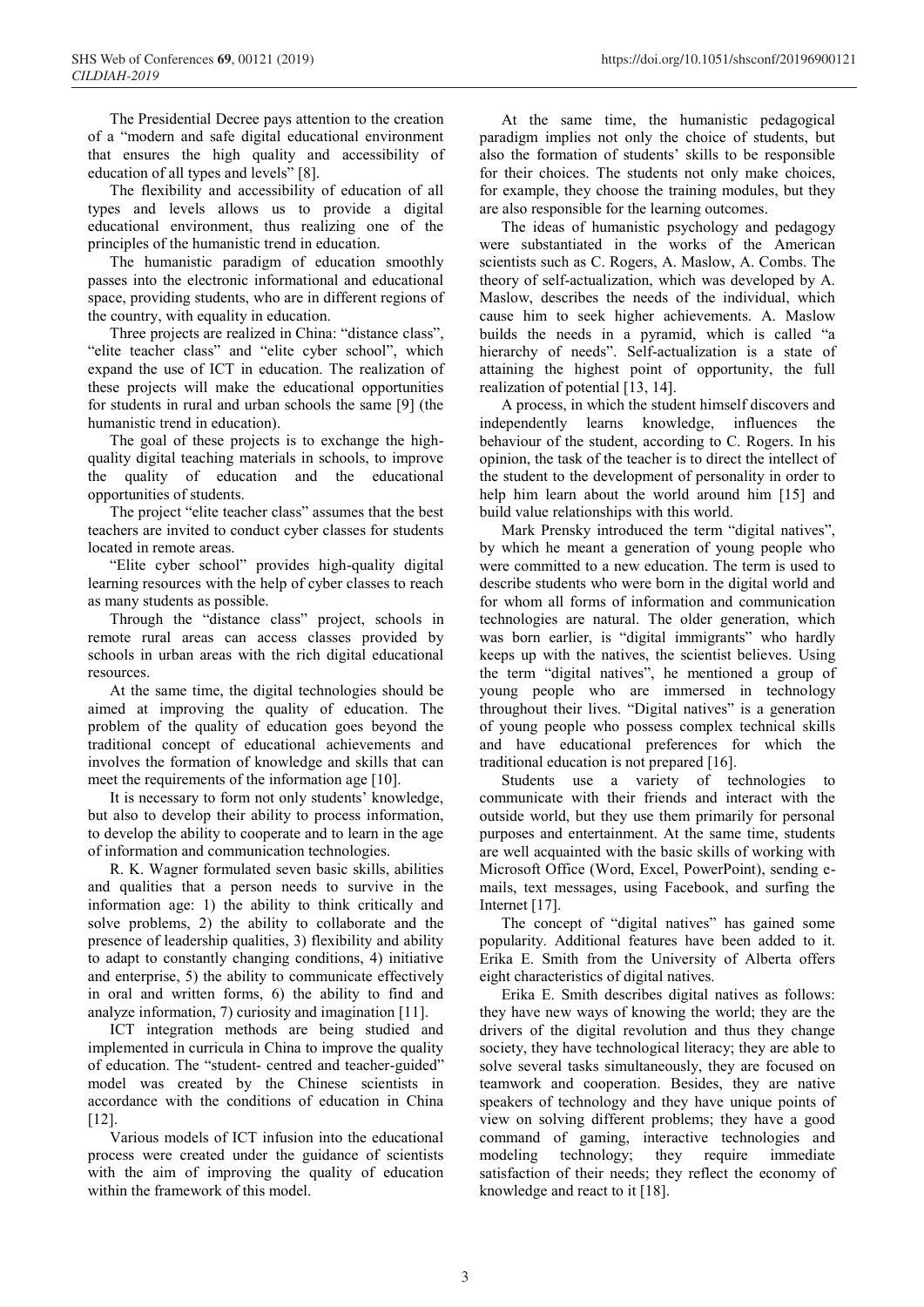Therefore, the teacher is faced with the task of realization of a humanistic trend in education in the electronic informational and educational space.

The realization of a humanistic trend in education requires overcoming the emotional barriers to communication when using technology. Modern students, who are accustomed to the constant and daily use of technology, consider entering into a real dialogue with other people too risky for themselves. Technology changes the process of thinking and communication. A dialogue in the digital age is reduced to the controlled transactions. Asynchronous messages are not the genuine interaction necessary for a person. They make the communicants, the participants of a dialogue, simply meet certain requirements set forth by the instructor. Computer monitors contribute to passivity, "broken" attention and a sense of social isolation of students.

The proponents of critical pedagogy, which opposes the technocratic foundations in teaching, believe that teaching will take place, if there is anyone to teach, and the interaction of the teacher and the student, the dialogue between them can contribute to the building human relations, the humanization of human relations. Critical pedagogy takes into account the cultural and educational environment and considers the interaction, the true «live» dialogues of students among themselves and with the teacher. The more technologies penetrate the life of a modern person, including the educational system, the more natural component of human life in the modern world they become. Technologies are often associated with concepts of "progress" and "innovation".

From the point of view of critical pedagogy, the main goal of modern education is not to prepare a student for life in a world that already exists, but to prepare a student for life in the future world, to represent this world together with students. Tomorrow students will build and create this world themselves.

The modern world is digital. But at the same time, the question arises about the consequences of the constant impact of technology on the student. Critical pedagogy believes that technology has a dehumanizing effect on the teaching process. Critical pedagogy raises the following questions: "How all technologies are actually useful for a person's life?", "Are they really necessary for a person to live?", "Will the school turn into "an innovative" incubation platform without taking into account the influence and consequences of constant impact technologies on students" [19].

In the Russian Federation, at the Samara State Agrarian University, a survey of students of technological, economic, engineering faculties and the faculty of biotechnology and veterinary medicine was conducted in order to identify the attitude of students to modern electronic information and communication technologies and to the organization of the teaching process in an electronic informational educational environment. One hundred respondents took part in the survey.

To the question, "Would you like a lesson to be held in a traditional form or using modern information and communication technologies?" 100% of respondents answered that they would like modern information and communication technologies to be used in classes. At the same time, 97% of respondents indicated that they did not want the teaching process to be completely transferred to the distance form and only the e-learning was used. There is a reason for this choice, 96% of respondents preferred the real interaction between the professor and the students, "human interaction"; 3% of students have to combine study and work and they believe that distance education would help them a lot.

To the question: "What professional and personal qualities do you most value in a professor?" 96% of students preferred the professor's professionalism. Respondents put the professionalism of the professor in the first place; 93% of respondents want to see a creative professor, 80% of students answered that they like professors who are passionate about the subject they teach; 98% of respondents answered that they like professors who show empathy and 97% respondents like friendly professors.

Thus, in the conditions of the digital world and education, students put on the first place "the human dimension", "the personal qualities of professors". The research also found that students learn information more easily if they are sure that this information will not be available on the Internet. The students better remember where to find information on the Internet than they remember the information itself.

### **3 Conclusion**

Thus, the humanistic trend in education in the conditions of digital education smoothly passed into the electronic informational and educational environment. In turn, this environment creates certain conditions for development of the humanistic trend in education. The realization of the humanistic trend in education in the conditions of the electronic informational and educational environment has its own characteristics. First, the electronic informational and educational environment provides equality in education for students located in different regions of the country. This issue is particularly relevant for countries with a large territory such as the Russian Federation, China and the United States. Second, the electronic informational and educational environment creates the conditions for creating a common educational and scientific space. The students from different countries can work on joint online projects, take part in international online competitions and quizzes. The scientists from different countries can jointly conduct research, share knowledge. Third, the humanistic trend in education assumes that a teacher or a professor departs from the directive role, he acts as a facilitator, guiding the learning process, a consultant, a neutral observer in certain pedagogical conditions. Fourth, the students play the active roles. They can interact with each other in the process of acquiring knowledge, form virtual learning groups. Moreover, such interaction contributes to the formation of their skills to build human relationships, engage in a dialogue, work in a team, and develop creative abilities. Fifth, the students can independently select and combine the learning